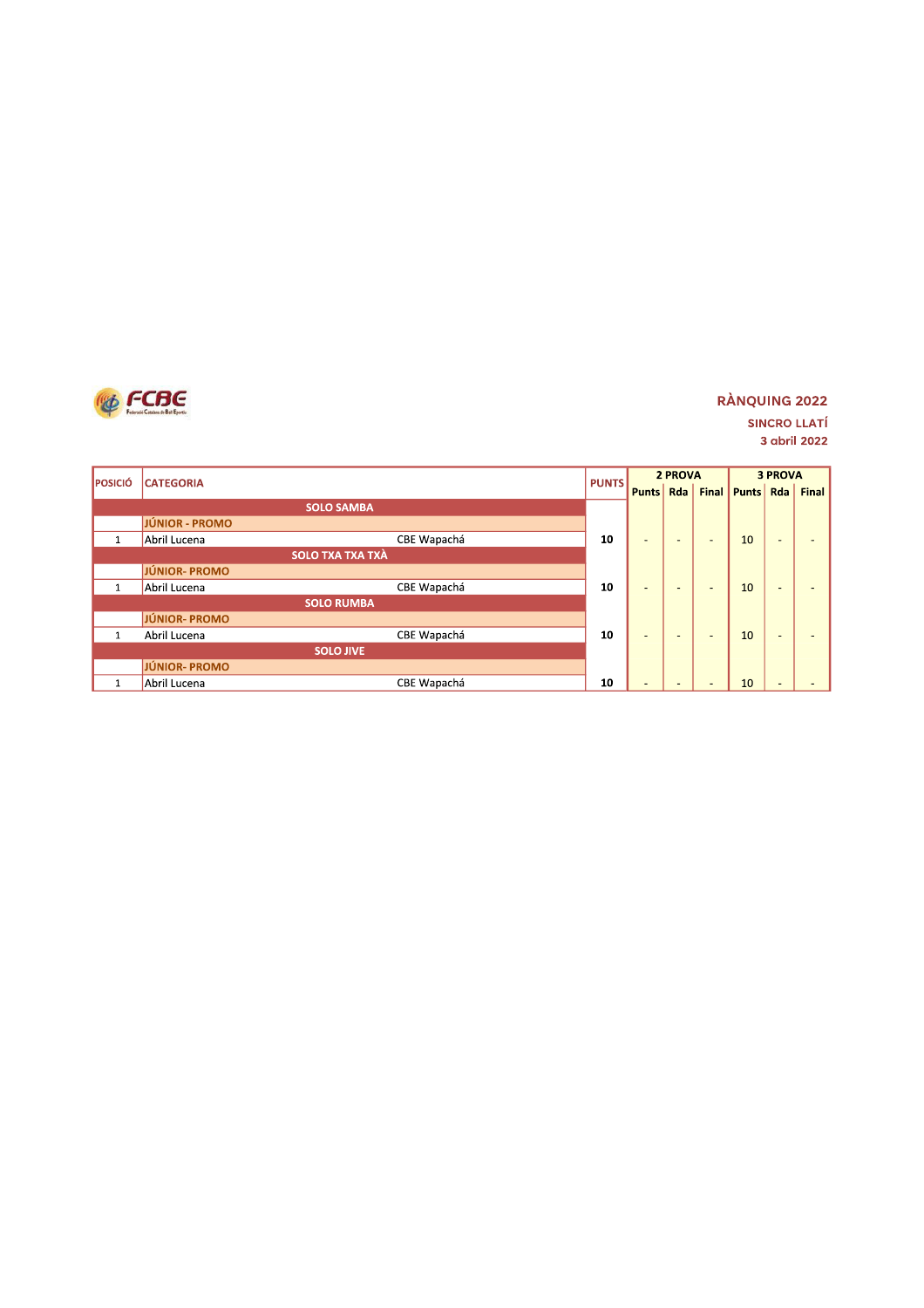

| <b>POSICIÓ</b> | <b>CATEGORIA</b>                           |                       | <b>PUNTS</b> |                | 2 PROVA        |                          | <b>3 PROVA</b>     |     |                |
|----------------|--------------------------------------------|-----------------------|--------------|----------------|----------------|--------------------------|--------------------|-----|----------------|
|                |                                            |                       |              | <b>Punts</b>   | Rda            |                          | <b>Final Punts</b> | Rda | <b>Final</b>   |
|                | <b>DUO SAMBA</b>                           |                       |              |                |                |                          |                    |     |                |
|                | JÚNIOR - AVANÇAT                           |                       |              |                |                |                          |                    |     |                |
| $\mathbf{1}$   | Júlia López - Aina Baya                    | <b>CBE Akiria</b>     | 40           | 20             | ٠              | ٠                        | 20                 |     |                |
| $\overline{2}$ | Xenia Liceras - Lucia Muro                 | <b>CBE 8Temps</b>     | 20           | 10             | $\overline{a}$ | $\overline{\phantom{a}}$ | 10                 |     |                |
|                | <b>JUVENIL - AVANCAT</b>                   |                       |              |                |                |                          |                    |     |                |
| $\mathbf{1}$   | Paula Ramírez - Nayara Marín               | <b>CBE Dandi</b>      | 70           | 40             | ٠              | ٠                        | 30                 |     |                |
| $\overline{2}$ | Carla Touriño - Jasmina Madiba             | <b>CBE 8Temps</b>     | 60           | 20             |                |                          | 40                 |     |                |
| 3              | Júlia Sanchez - Ruth Ruiz                  | <b>CBE Dandi</b>      | 40           | 20             | ÷,             |                          | 20                 |     |                |
| 4              | Anastasia Giménez - Paulina Sikorska       | <b>CBE Dandi</b>      | 30           | 20             |                |                          | 10                 |     |                |
|                | <b>ABSOLUTA - PROMO</b>                    |                       |              |                |                |                          |                    |     |                |
| $\mathbf{1}$   | Jana Alcaide i Huici - Aina Álvarez Basset | <b>CBE Quart</b>      | 20           | ٠              | ٠              | ٠                        | 20                 |     |                |
| $\overline{2}$ | Marta Lladó Carbó - Neus Gil Lladó         | <b>CBE Quart</b>      | 10           | ٠              |                |                          | 10                 |     |                |
|                | <b>JÚNIOR - PROMO</b>                      |                       |              |                |                |                          |                    |     |                |
| $\mathbf{1}$   | Ariana M. Ciont - Nuria Vargas Trujillo    | <b>CBE Quart</b>      | 40           | 40             | ٠              |                          | ٠                  |     |                |
| $\overline{2}$ | Alba Comino - Naira Revuelto               | <b>CBE More Dance</b> | 10           | ÷,             |                | $\overline{\phantom{a}}$ | 10                 |     |                |
|                | <b>JUVENIL - PROMO</b>                     |                       |              |                |                |                          |                    |     |                |
| $\mathbf{1}$   | Leyre Lopez - Martina Carbonell            | <b>CBE More Dance</b> | 78           | ÷              | ٠              | ÷,                       | 70                 | 5   | 3              |
| $\overline{2}$ | Leire Miguel - Valeria Rubio               | <b>CBE Fipball</b>    | 76           | 30             |                | $\overline{\phantom{a}}$ | 40                 | 5   |                |
| 3              | Sara Cornella - Ariadna Rodriguez          | <b>CBE More Dance</b> | 67           | ÷,             |                | ٠                        | 60                 | 5   | $\overline{2}$ |
| $\overline{4}$ | Julia Castillo - Sara Ferrer               | <b>CBE More Dance</b> | 56           | $\overline{a}$ |                |                          | 50                 | 5   |                |
| 5              | Leyre Perez - Hada Cantón                  | <b>CBE Akiria</b>     | 40           | 10             | ÷.             | ٠                        | 30                 |     |                |
| $6 - 7$        | Claudia Llort - Ariadna Garcia             | <b>CBE More Dance</b> | 20           | ۰              | ۰              | ÷                        | 20                 | ۰   |                |
| $6 - 7$        | Laia Martínez - Martina Soldevilla         | <b>CBE Fipball</b>    | 20           | 20             | ٠              |                          |                    |     |                |
| 8              | Emma Guerra - Maina Soldevilla             | <b>CBE Fipball</b>    | 10           |                |                |                          | 10                 |     |                |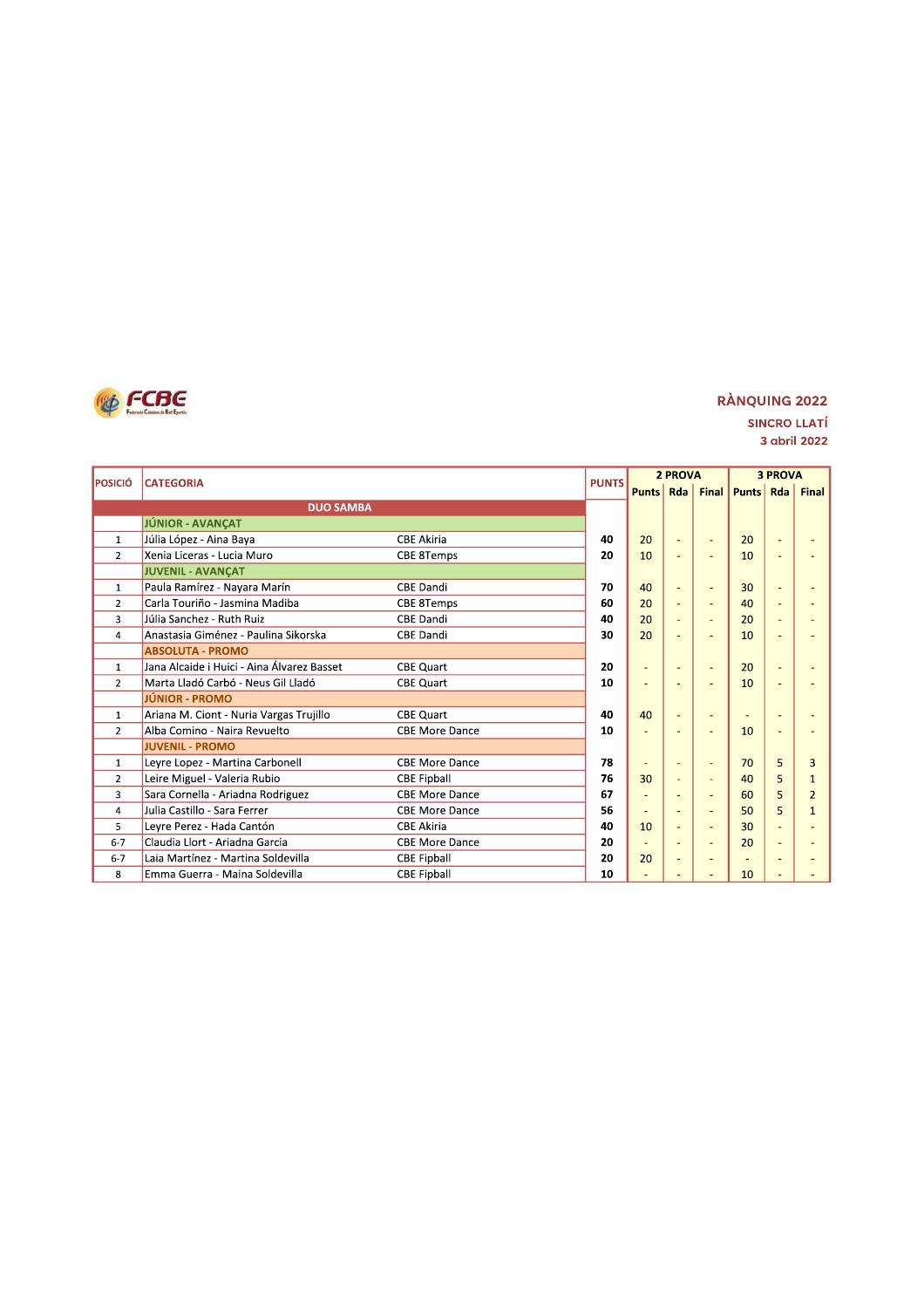

|                | <b>POSICIÓ</b><br><b>CATEGORIA</b>         |                       | <b>PUNTS</b> |                | 2 PROVA |   | <b>3 PROVA</b>  |        |              |
|----------------|--------------------------------------------|-----------------------|--------------|----------------|---------|---|-----------------|--------|--------------|
|                |                                            |                       |              | <b>Punts</b>   |         |   | Rda Final Punts | Rda    | <b>Final</b> |
|                | <b>DUO SAMBA</b>                           |                       |              |                |         |   |                 |        |              |
|                | <b>JUVENIL - INICIACIÓ</b>                 |                       |              |                |         |   |                 |        |              |
| $\mathbf{1}$   | Aina Villanueva - Kathe Gonzalez           | <b>CBE More Dance</b> | 50           | ٠              |         |   | 50              |        |              |
| $\overline{2}$ | Hugo Diaz - David Navarro                  | <b>CBE More Dance</b> | 40           | ٠              |         |   | 40              |        |              |
| 3              | Julia Rodriguez - Ivan Valiente            | <b>CBE More Dance</b> | 30           |                |         |   | 30              |        |              |
| 4              | Norah Sanchez - Valeria Barsheiva          | <b>CBE More Dance</b> | 20           | $\overline{a}$ |         |   | 20              |        |              |
| 5              | Maria Ilie - Yeuheniia Barsheiva           | <b>CBE More Dance</b> | 10           |                |         |   | 10              |        |              |
|                | <b>DUO TXA TXA TXÀ</b>                     |                       |              |                |         |   |                 |        |              |
|                | JÚNIOR - AVANÇAT                           |                       |              |                |         |   |                 |        |              |
| $\mathbf{1}$   | Júlia López - Aina Baya                    | <b>CBE Akiria</b>     | 40           | 20             | ٠       |   | 20              |        |              |
| $\mathfrak{p}$ | Xenia Liceras - Lucia Muro                 | <b>CBE 8Temps</b>     | 20           | 10             |         |   | 10              |        |              |
|                | <b>JUVENIL - AVANÇAT</b>                   |                       |              |                |         |   |                 |        |              |
| $\mathbf{1}$   | Paula Ramírez - Nayara Marín               | <b>CBE Dandi</b>      | 80           | 40             | ٠       |   | 40              |        |              |
| $\overline{2}$ | Carla Touriño - Jasmina Madiba             | <b>CBE 8Temps</b>     | 50           | 20             |         |   | 30              |        |              |
| 3              | Anastasia Giménez - Paulina Sikorska       | <b>CBE Dandi</b>      | 40           | 20             |         |   | 20              |        |              |
| $\overline{4}$ | Júlia Sanchez - Ruth Ruiz                  | <b>CBE Dandi</b>      | 20           | 20             | ÷.      |   | ×.              |        |              |
| 5              | Júlia Sanchez - Cloe Garcia de la Riba     | <b>CBE Dandi</b>      | 10           | $\overline{a}$ |         |   | 10              |        |              |
|                | <b>ABSOLUTA - PROMO</b>                    |                       |              |                |         |   |                 |        |              |
| 1              | Marta Lladó Carbó - Neus Gil Lladó         | <b>CBE Quart</b>      | 20           | ٠              | ٠       | ٠ | 20              | $\sim$ |              |
| $\overline{2}$ | Jana Alcaide i Huici - Aina Álvarez Basset | <b>CBE Quart</b>      | 10           | ٠              |         | ٠ | 10              |        |              |
|                | <b>JÚNIOR - PROMO</b>                      |                       |              |                |         |   |                 |        |              |
| $\mathbf{1}$   | Ariana M. Ciont - Nuria Vargas Trujillo    | <b>CBE Quart</b>      | 40           | 40             | ٠       |   | $\blacksquare$  |        |              |
| $\overline{2}$ | Alba Comino - Aitana Alarcon               | <b>CBE More Dance</b> | 10           | $\blacksquare$ |         |   | 10              |        |              |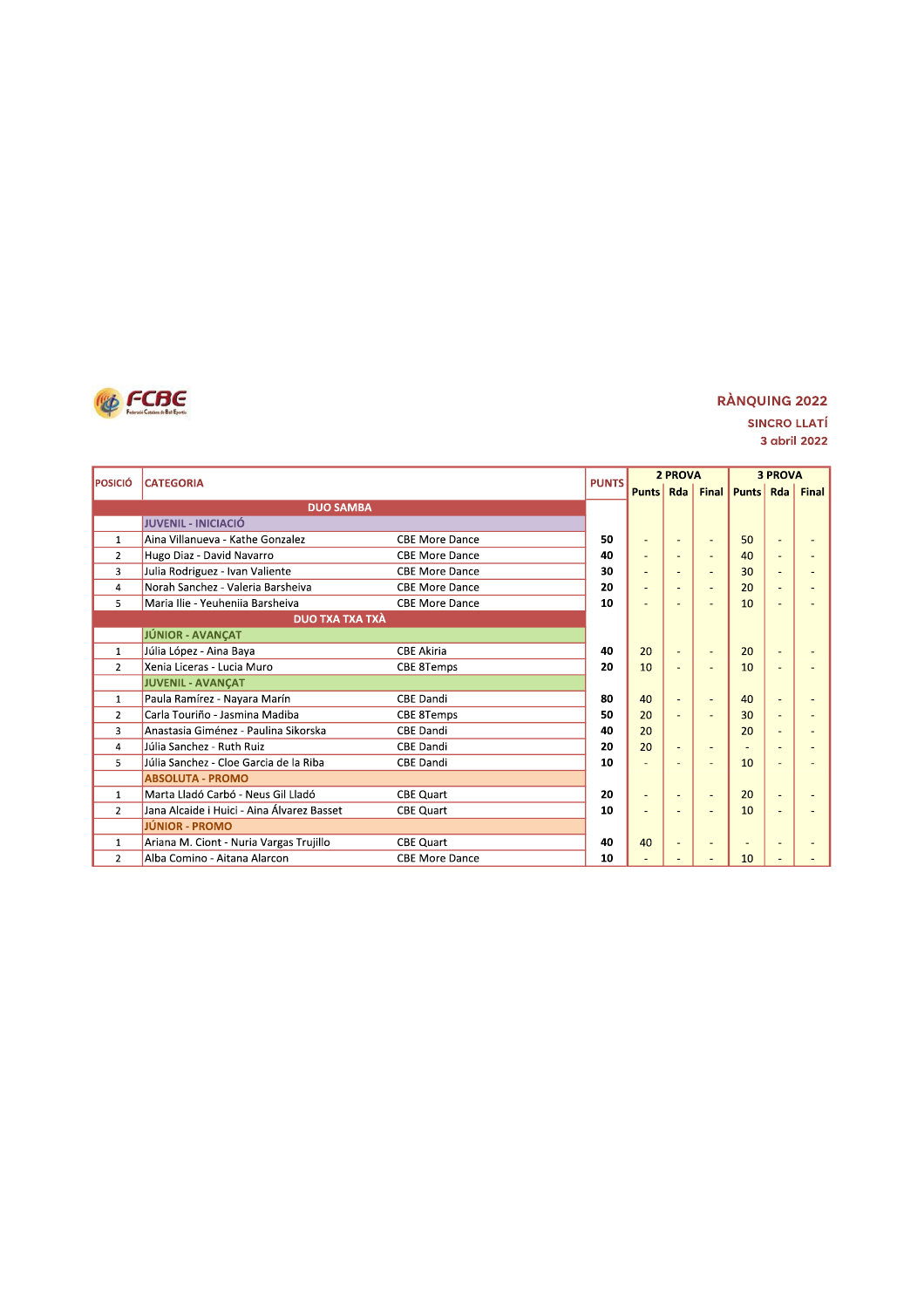

### **RÀNQUING 2022 SINCRO LLATÍ** 3 abril 2022

|                |                                            |                       |              | 2 PROVA          |                |                          | <b>3 PROVA</b>         |   |                |
|----------------|--------------------------------------------|-----------------------|--------------|------------------|----------------|--------------------------|------------------------|---|----------------|
| <b>POSICIÓ</b> | <b>CATEGORIA</b>                           |                       | <b>PUNTS</b> | <b>Punts</b> Rda |                |                          | <b>Final Punts Rda</b> |   | <b>Final</b>   |
|                | <b>DUO TXA TXA TXÀ</b>                     |                       |              |                  |                |                          |                        |   |                |
|                | <b>JUVENIL - PROMO</b>                     |                       |              |                  |                |                          |                        |   |                |
| $\mathbf{1}$   | Alma Ferrer - Ariadna Rodriguez            | <b>CBE More Dance</b> | 78           | ٠                | ٠              | ÷                        | 70                     | 5 | 3              |
| $\overline{2}$ | Julia Castillo - Sara Cornella             | <b>CBE More Dance</b> | 67           |                  |                |                          | 60                     | 5 | $\overline{2}$ |
| 3              | Leyre Perez - Hada Cantón                  | <b>CBE Akiria</b>     | 60           | 30               | ٠              | $\sim$                   | 30                     |   |                |
| 4              | Leire Miguel - Valeria Rubio               | <b>CBE Fipball</b>    | 56           |                  |                |                          | 50                     | 5 |                |
| $5 - 6$        | Hector Valiente - Leyre Lopez              | <b>CBE More Dance</b> | 30           | ÷,               |                |                          | 30                     |   |                |
| $5-6$          | Claudia Llort - Martina Carbonell          | <b>CBE More Dance</b> | 30           | ÷                | ٠              |                          | 30                     |   |                |
| $\overline{7}$ | Emma Guerra - Leyre Miguel                 | <b>CBE Fipball</b>    | 20           | 20               |                |                          |                        |   |                |
| $8 - 9$        | Laia Martinez - Emma Guerra                | <b>CBE Fipball</b>    | 10           | ٠                | Ē,             |                          | 10                     |   |                |
| $8 - 9$        | Laia Martínez - Valeria Rubio              | <b>CBE Fipball</b>    | 10           | 10               |                |                          |                        |   |                |
|                | <b>JUVENIL - INICIACIÓ</b>                 |                       |              |                  |                |                          |                        |   |                |
| $\mathbf{1}$   | Hugo Diaz - David Navarro                  | <b>CBE More Dance</b> | 50           | ٠                | ٠              | ÷.                       | 50                     |   |                |
| $\overline{2}$ | Norah Sanchez - Valeria Barsheiva          | <b>CBE More Dance</b> | 40           | $\overline{a}$   |                |                          | 40                     |   |                |
| 3              | Maria Ilie - Yeuheniia Barsheiva           | <b>CBE More Dance</b> | 30           |                  | $\overline{a}$ | $\overline{\phantom{a}}$ | 30                     |   |                |
| $\overline{4}$ | Aina Villanueva - Kathe Gonzalez           | <b>CBE More Dance</b> | 20           | $\overline{a}$   |                |                          | 20                     |   |                |
| 5              | Julia Rodriguez - Ivan Valiente            | <b>CBE More Dance</b> | 10           | $\overline{a}$   |                |                          | 10                     |   |                |
|                | <b>DUO RUMBA</b>                           |                       |              |                  |                |                          |                        |   |                |
|                | JÚNIOR - AVANÇAT                           |                       |              |                  |                |                          |                        |   |                |
| $\mathbf{1}$   | Júlia López - Aina Baya                    | <b>CBE Akiria</b>     | 20           | 10               | ٠              | $\overline{\phantom{a}}$ | 10                     |   |                |
|                | <b>ABSOLUTA - PROMO</b>                    |                       |              |                  |                |                          |                        |   |                |
| $\mathbf{1}$   | Jana Alcaide i Huici - Aina Álvarez Basset | <b>CBE Quart</b>      | 20           | $\overline{a}$   |                |                          | 20                     |   |                |
| $\overline{2}$ | Marta Lladó Carbó - Neus Gil Lladó         | <b>CBE Quart</b>      | 10           | $\overline{a}$   | $\overline{a}$ |                          | 10                     |   |                |
|                | <b>JÚNIOR - PROMO</b>                      |                       |              |                  |                |                          |                        |   |                |
| $1 - 2$        | Ariana M. Ciont - Nuria Vargas Trujillo    | <b>CBE Quart</b>      | 10           | 10               | ٠              |                          | $\overline{a}$         |   |                |
| $1 - 2$        | Aitana Alarcón - Naira Jiménez             | <b>CBE More Dance</b> | 10           |                  |                |                          | 10                     |   |                |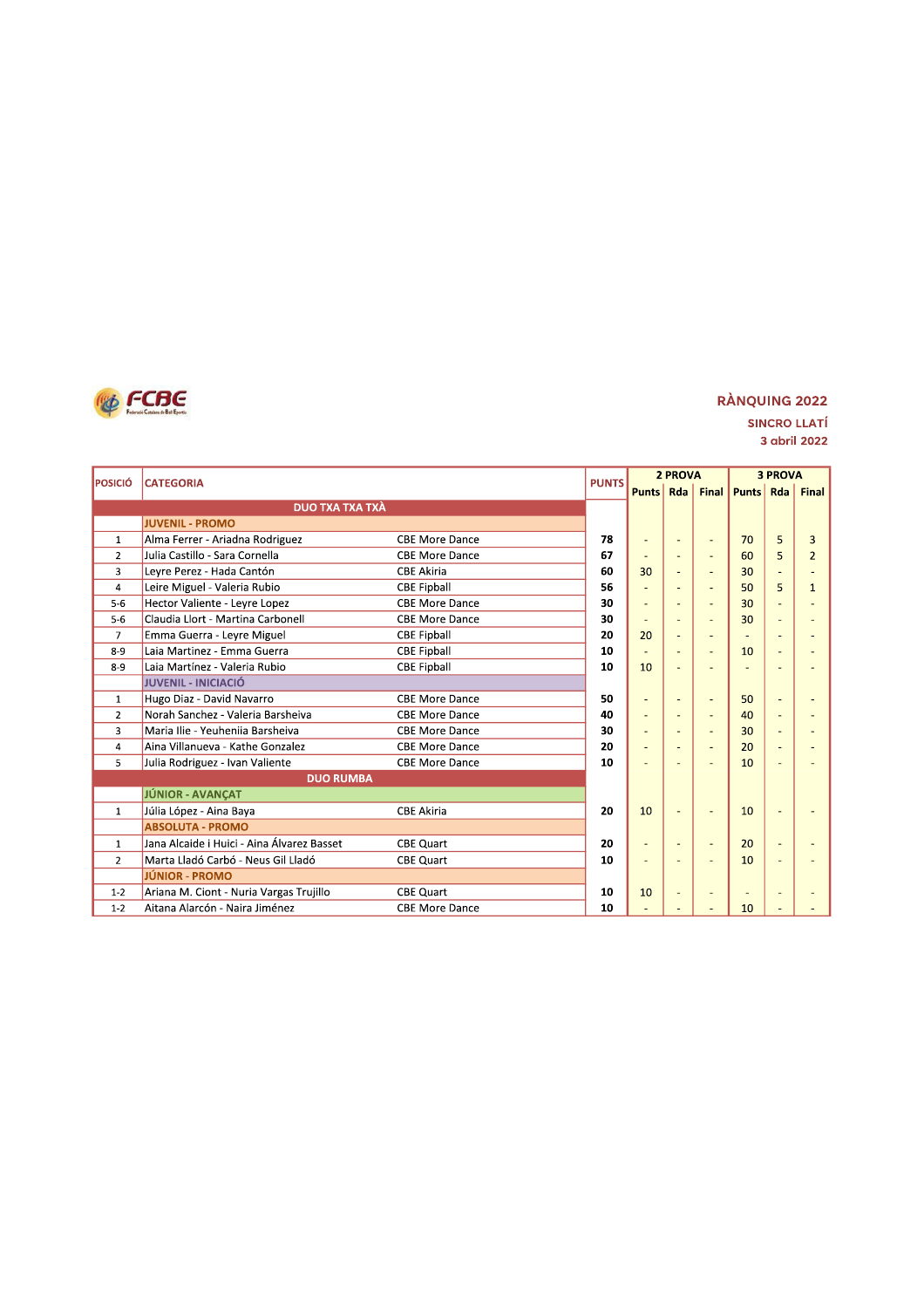

| <b>POSICIÓ</b> | <b>CATEGORIA</b>                           |                       | <b>PUNTS</b> | 2 PROVA                  |                          |    | <b>3 PROVA</b>        |        |              |  |
|----------------|--------------------------------------------|-----------------------|--------------|--------------------------|--------------------------|----|-----------------------|--------|--------------|--|
|                |                                            |                       |              |                          |                          |    | Punts Rda Final Punts | Rda    | <b>Final</b> |  |
|                | <b>DUO JIVE</b>                            |                       |              |                          |                          |    |                       |        |              |  |
|                | JÚNIOR - AVANÇAT                           |                       |              |                          |                          |    |                       |        |              |  |
| $\mathbf{1}$   | Júlia López - Aina Baya                    | <b>CBE Akiria</b>     | 40           | 20                       | ٠                        |    | 20                    |        |              |  |
| $\overline{2}$ | Xenia Liceras - Lucia Muro                 | <b>CBE 8Temps</b>     | 20           | 10                       | $\overline{a}$           |    | 10                    |        |              |  |
|                | <b>JUVENIL - AVANCAT</b>                   |                       |              |                          |                          |    |                       |        |              |  |
| $\mathbf{1}$   | Paula Ramírez - Nayara Marín               | <b>CBE Dandi</b>      | 80           | 40                       | $\blacksquare$           | ٠  | 40                    |        |              |  |
| $\overline{2}$ | Carla Touriño - Jasmina Madiba             | <b>CBE 8Temps</b>     | 60           | 30                       | $\overline{a}$           |    | 30                    |        |              |  |
| 3              | Júlia Sanchez - Ruth Ruiz                  | <b>CBE Dandi</b>      | 40           | 20                       |                          |    | 20                    |        |              |  |
| $\overline{4}$ | Anastasia Giménez - Paulina Sikorska       | <b>CBE Dandi</b>      | 20           | 10                       |                          |    | 10                    |        |              |  |
|                | <b>ABSOLUTA- PROMO</b>                     |                       |              |                          |                          |    |                       |        |              |  |
| $\mathbf{1}$   | Jana Alcaide i Huici - Aina Álvarez Basset | <b>CBE Quart</b>      | 20           | ٠                        | ٠                        | ٠  | 20                    | $\sim$ |              |  |
| $\overline{2}$ | Marta Lladó Carbó - Neus Gil Lladó         | <b>CBE Quart</b>      | 10           | $\overline{\phantom{a}}$ |                          |    | 10                    |        |              |  |
|                | <b>JÚNIOR - PROMO</b>                      |                       |              |                          |                          |    |                       |        |              |  |
| $\mathbf{1}$   | Alba Comino - Naira Revuelto               | <b>CBE More Dance</b> | 30           | ٠                        |                          |    | 30                    |        |              |  |
|                | <b>JUVENIL- PROMO</b>                      |                       |              |                          |                          |    |                       |        |              |  |
| $\mathbf{1}$   | Julia Castillo - Levre Lopez               | <b>CBE More Dance</b> | 78           | ٠                        |                          | ٠  | 70                    | 5      | 3            |  |
| $\overline{2}$ | Sara Cornella - Alma Ferrer                | <b>CBE More Dance</b> | 67           | $\overline{a}$           | ٠                        | ÷, | 60                    | 5      | 2            |  |
| $3 - 4$        | Leyre Perez - Hada Cantón                  | <b>CBE Akiria</b>     | 56           | 10                       |                          | ٠  | 40                    | 5      |              |  |
| $3 - 4$        | Leire Miguel - Martina Soldevilla          | <b>CBE Fipball</b>    | 56           |                          |                          |    | 50                    | 5      |              |  |
| $5-6$          | Leire Miguel - Valeria Rubio               | <b>CBE Fipball</b>    | 30           | 30                       | $\overline{a}$           |    |                       |        |              |  |
| $5-6$          | Hector Valiente - Ariadna Garcia           | <b>CBE More Dance</b> | 30           | ٠                        |                          | ÷. | 30                    |        |              |  |
| $7 - 8$        | Emma Guerra - Martina Soldevilla           | <b>CBE Fipball</b>    | 20           | 20                       | $\overline{a}$           | ٠  | $\sim$                |        |              |  |
| $7-8$          | Ariadna Rodríguez . Claudia Llort          | <b>CBE More Dance</b> | 20           | ٠                        | $\overline{\phantom{a}}$ | ٠  | 20                    |        |              |  |
| 9              | Laia Martinez - Valeria Rubio              | <b>CBE Fipball</b>    | 10           | ÷,                       |                          |    | 10                    |        |              |  |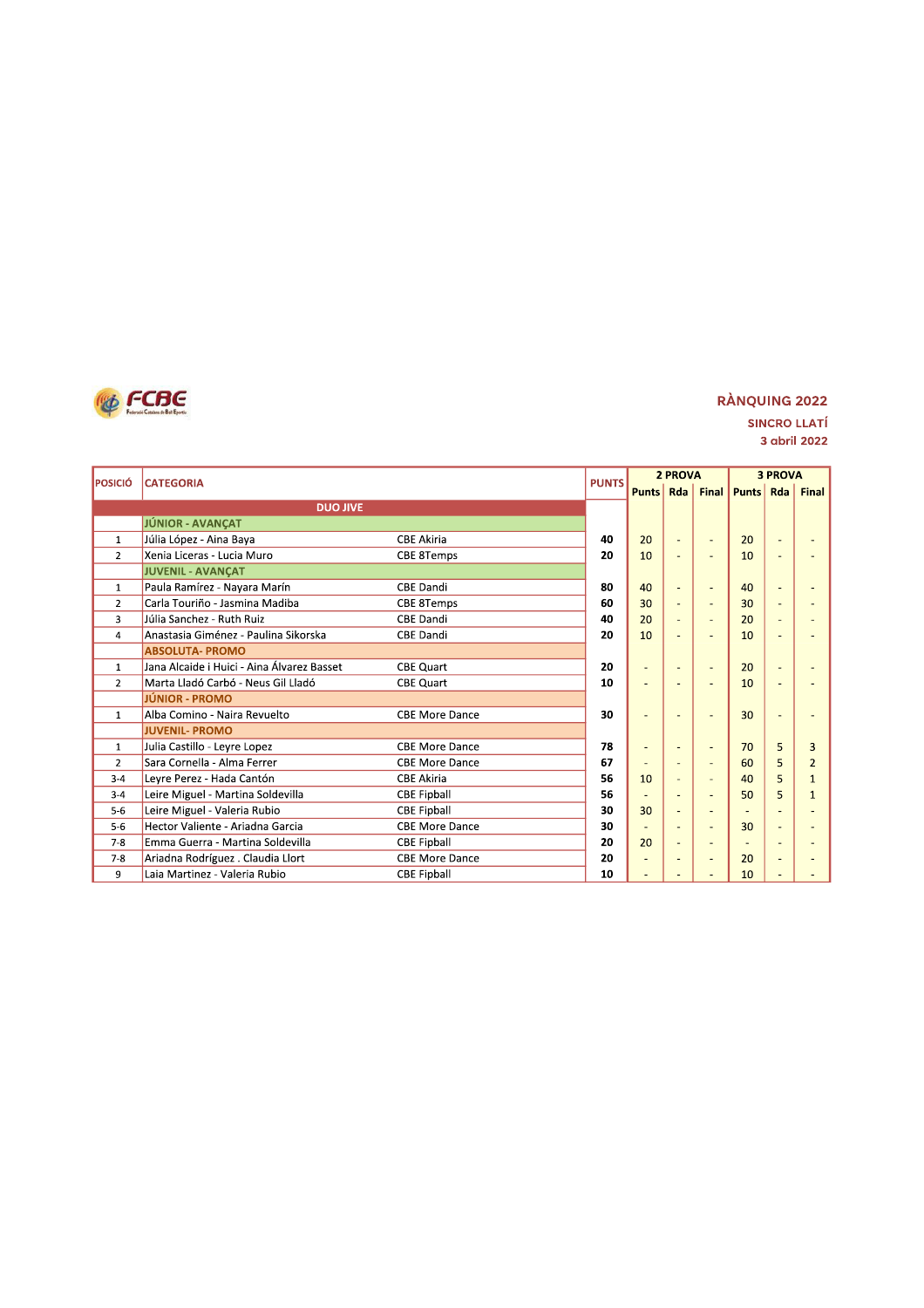

| <b>POSICIÓ</b> |                            |                       | <b>PUNTS</b> | 2 PROVA                  |                          |                          |                | <b>3 PROVA</b> |              |
|----------------|----------------------------|-----------------------|--------------|--------------------------|--------------------------|--------------------------|----------------|----------------|--------------|
|                | <b>CATEGORIA</b>           |                       |              | <b>Punts</b>             |                          | Rda Final                | <b>Punts</b>   | Rda            | <b>Final</b> |
|                | <b>GRUP SAMBA</b>          |                       |              |                          |                          |                          |                |                |              |
|                | <b>ABSOLUTA - MÀSTER</b>   |                       |              |                          |                          |                          |                |                |              |
| $\mathbf{1}$   | Endansa Azucar             | <b>CBE ENdansa</b>    | 30           | 30                       | ٠                        |                          | $\sim$         |                |              |
|                | <b>JÚNIOR - MÀSTER</b>     |                       |              |                          |                          |                          |                |                |              |
| $\mathbf{1}$   | Endansa Chayanne           | <b>CBE ENdansa</b>    | 20           | 20                       | $\sim$                   |                          | $\overline{a}$ |                |              |
| $\overline{2}$ | Endansa Shaki Shaki        | <b>CBE ENdansa</b>    | 10           | 10                       | ٠                        |                          | $\sim$         |                |              |
|                | <b>JÚNIOR - AVANCAT</b>    |                       |              |                          |                          |                          |                |                |              |
| $\mathbf{1}$   | Soul d'Akiria              | <b>CBE Akiria</b>     | 40           | 20                       | $\overline{\phantom{a}}$ | $\overline{a}$           | 20             | ٠              |              |
|                | JUVENIL - AVANÇAT          |                       |              |                          |                          |                          |                |                |              |
| $\mathbf{1}$   | Dandi Girls                | <b>CBE Dandi</b>      | 20           | 10                       | ٠                        | ٠                        | 10             |                |              |
|                | <b>JÚNIOR - PROMO</b>      |                       |              |                          |                          |                          |                |                |              |
| $\mathbf{1}$   | More Dance Ladies          | <b>CBE More Dance</b> | 20           | $\overline{\phantom{a}}$ |                          | $\overline{\phantom{a}}$ | 20             |                |              |
| $\overline{2}$ | <b>Endansa Dreams</b>      | <b>CBE ENdansa</b>    | 10           | 10                       | ٠                        |                          | $\overline{a}$ |                |              |
|                | <b>JUVENIL - PROMO</b>     |                       |              |                          |                          |                          |                |                |              |
| $\mathbf{1}$   | <b>Black Queens</b>        | CBE 8Temps            | 70           | 30                       | $\overline{a}$           | $\overline{\phantom{a}}$ | 40             |                |              |
| $\overline{2}$ | Fipstars                   | <b>CBE Fipball</b>    | 50           | 20                       | ٠                        | $\overline{\phantom{a}}$ | 30             | $\sim$         |              |
| 3              | More Dance Kids            | <b>CBE More Dance</b> | 10           | ٠                        | ۰                        | $\overline{\phantom{a}}$ | 10             | ۰              |              |
|                | <b>JUVENIL - INICIACIÓ</b> |                       |              |                          |                          |                          |                |                |              |
| $\mathbf{1}$   | More Dance Mini            | <b>CBE More Dance</b> | 10           | ٠                        |                          |                          | 10             |                |              |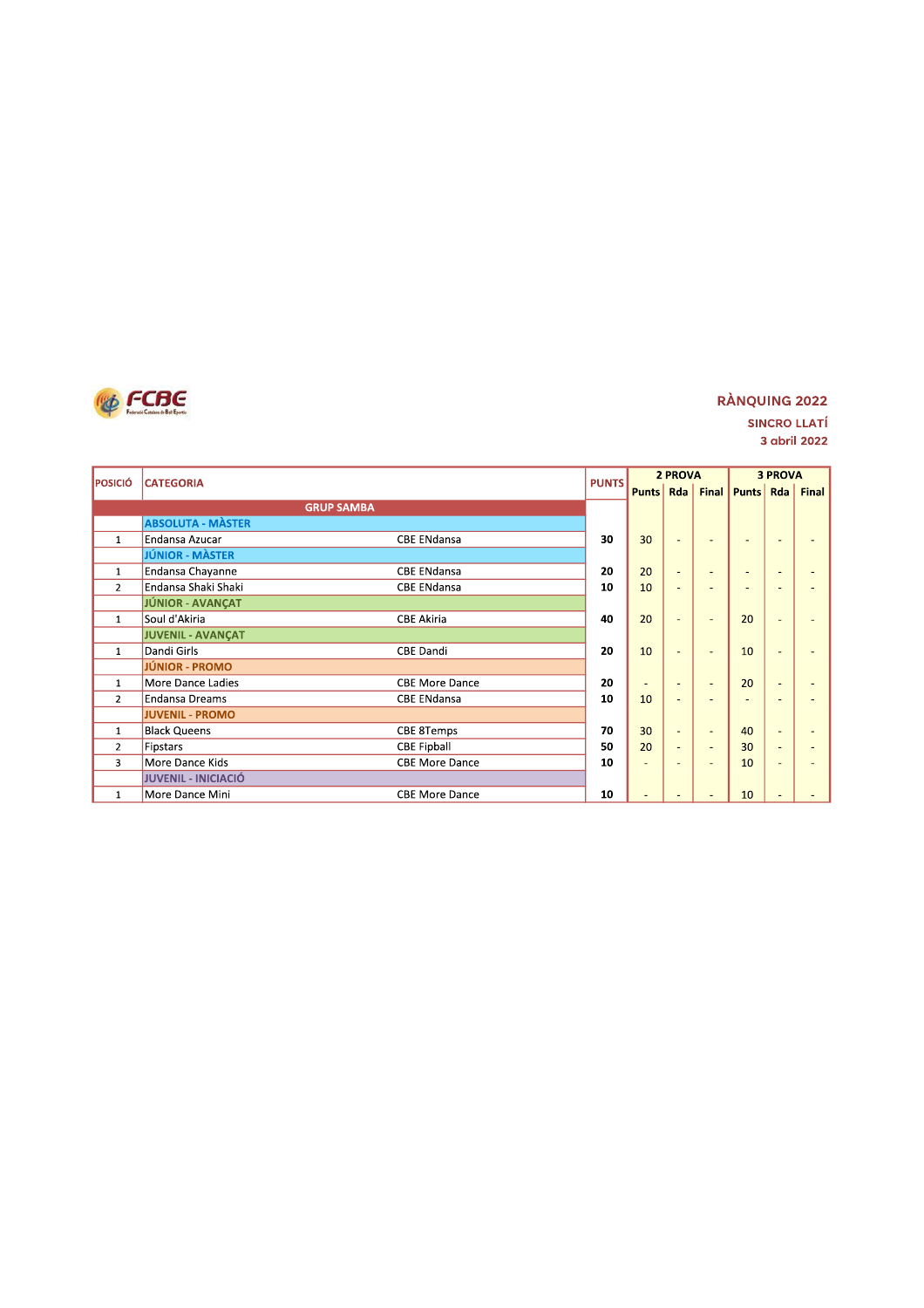

| <b>POSICIÓ</b> | <b>CATEGORIA</b>         |                       | <b>PUNTS</b> |                | 2 PROVA                  |                          | <b>3 PROVA</b>           |        |              |
|----------------|--------------------------|-----------------------|--------------|----------------|--------------------------|--------------------------|--------------------------|--------|--------------|
|                |                          |                       |              |                |                          | <b>Punts Rda Final</b>   | <b>Punts</b>             | Rda    | <b>Final</b> |
|                | <b>GRUP TXA TXA TXÀ</b>  |                       |              |                |                          |                          |                          |        |              |
|                | <b>ABSOLUTA - MÀSTER</b> |                       |              |                |                          |                          |                          |        |              |
| $\mathbf{1}$   | Endansa Azucar           | <b>CBE ENdansa</b>    | 30           | 30             | ٠                        |                          | ٠                        |        |              |
|                | JÚNIOR - MÀSTER          |                       |              |                |                          |                          |                          |        |              |
| $\mathbf{1}$   | Endansa Chayanne         | <b>CBE ENdansa</b>    | 20           | 20             | ÷.                       |                          | $\overline{a}$           |        |              |
| $\overline{2}$ | Endansa Shaki Shaki      | <b>CBE ENdansa</b>    | 10           | 10             | ٠                        |                          | ٠                        |        |              |
|                | JÚNIOR - AVANÇAT         |                       |              |                |                          |                          |                          |        |              |
| $\mathbf{1}$   | Soul d'Akiria            | <b>CBE Akiria</b>     | 40           | 20             | $\overline{a}$           | ٠                        | 20                       | ٠      |              |
|                | JUVENIL - AVANÇAT        |                       |              |                |                          |                          |                          |        |              |
| $\mathbf{1}$   | Dandi Girls              | <b>CBE Dandi</b>      | 20           | 10             | ٠                        |                          | 10                       |        |              |
|                | <b>JÚNIOR - PROMO</b>    |                       |              |                |                          |                          |                          |        |              |
| $1 - 2$        | <b>Endansa Dreams</b>    | <b>CBE ENdansa</b>    | 20           | 20             | $\overline{a}$           |                          | $\overline{\phantom{a}}$ |        |              |
| $1 - 2$        | More Dance Ladies        | <b>CBE More Dance</b> | 20           | $\blacksquare$ | ٠                        | $\overline{\phantom{a}}$ | 20                       | $\sim$ |              |
| 3              | mr.Dance Team            | <b>CBE Quart</b>      | 10           | 10             | ٠                        |                          | ٠                        |        |              |
|                | <b>JUVENIL - PROMO</b>   |                       |              |                |                          |                          |                          |        |              |
| $1 - 2$        | Fipstars                 | <b>CBE Fipball</b>    | 50           | 20             | ٠                        | ٠                        | 30                       | ٠      |              |
| $1 - 2$        | <b>Black Queens</b>      | <b>CBE 8Temps</b>     | 50           | 10             |                          |                          | 40                       |        |              |
| 3              | More Dance Kids          | <b>CBE More Dance</b> | 10           | $\equiv$       |                          |                          | 10                       |        |              |
|                | JUVENIL - INICIACIÓ      |                       |              |                |                          |                          |                          |        |              |
| $1 - 2$        | mr.Dance Girls           | <b>CBE Quart</b>      | 10           | 10             | $\overline{\phantom{a}}$ | ٠                        | $\overline{\phantom{0}}$ |        |              |
| $1 - 2$        | More Dance Mini          | <b>CBE More Dance</b> | 10           | ٠              |                          |                          | 10                       |        |              |